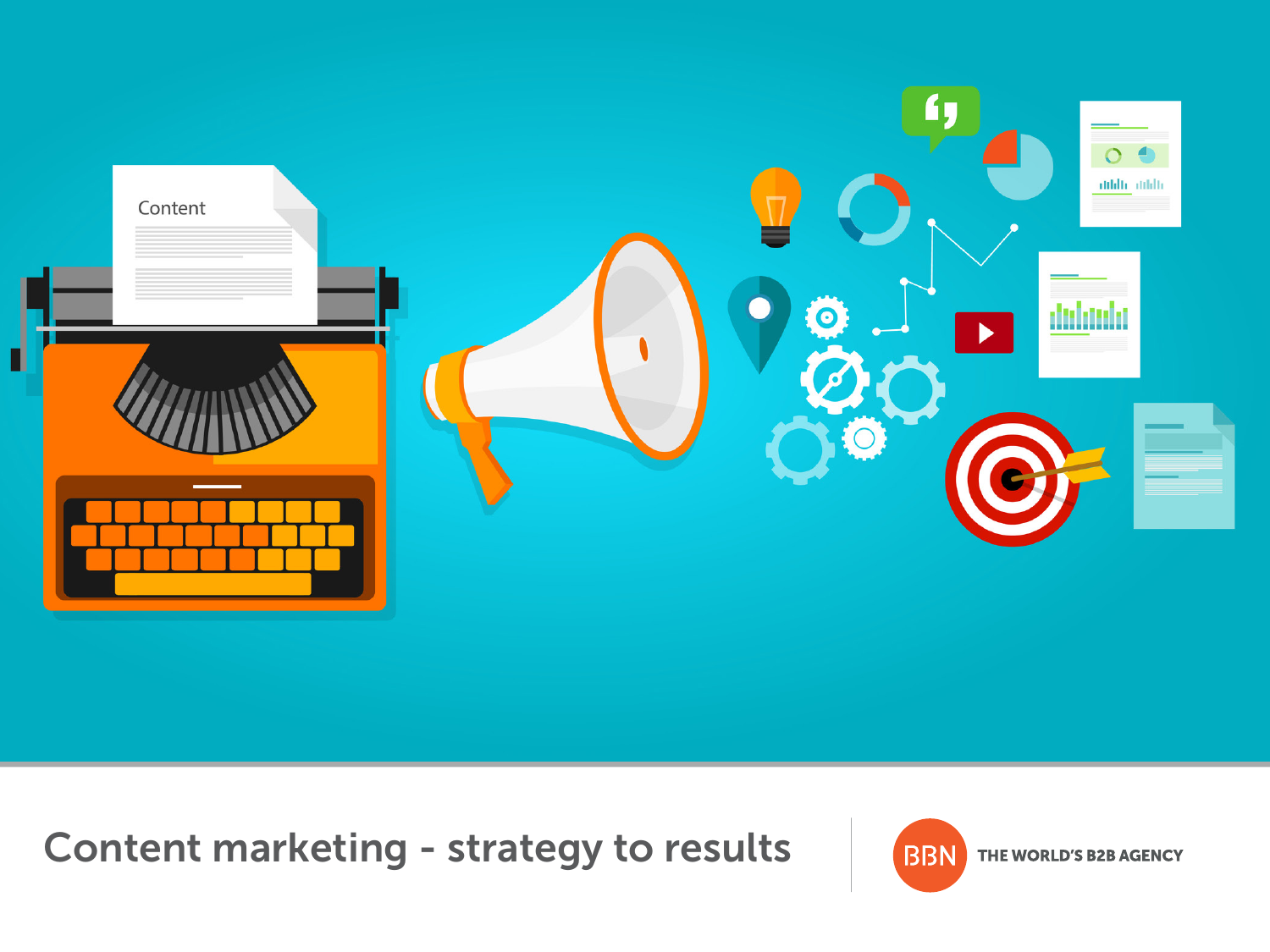# Content marketing is hot!

### That's what we've been hearing

#### But there is a big gap between hype and reality

This white paper will help you make sense of it all. How to kick off content marketing successfully, and most important: how to benefit from it?

First of all, we have to make a clear distinction between a content marketing strategy and a content strategy.

A marketing strategy determines how we will profile ourselves within a market. A content marketing strategy is the inherent part of it that defines how we will use content to improve interaction with our target groups, and how this can help us achieve our goals.

A content strategy, on the other hand, is a lot more practical in nature. It's the actual way of creating, managing and publishing your content. This being said, it's obvious that we need a good content marketing strategy to start with. Research from the Content Marketing Institute shows companies with a well-documented content marketing strategy:

- Know better how to be effective in content marketing.
- Feel more confident in all aspects of content marketing.
- Can efficiently target groups through content and social media channels.
- Have a better view on the budget they spend on content marketing.
- Can easily provide resources for content marketing.

A good content marketing strategy integrates all content related tactics that we can use to achieve our marketing goals. This includes our owned media such as websites, social media, blogs, landing pages, CTAs, SlideShares and video content ... But also earned media such as the viral effect of our content and of course PR.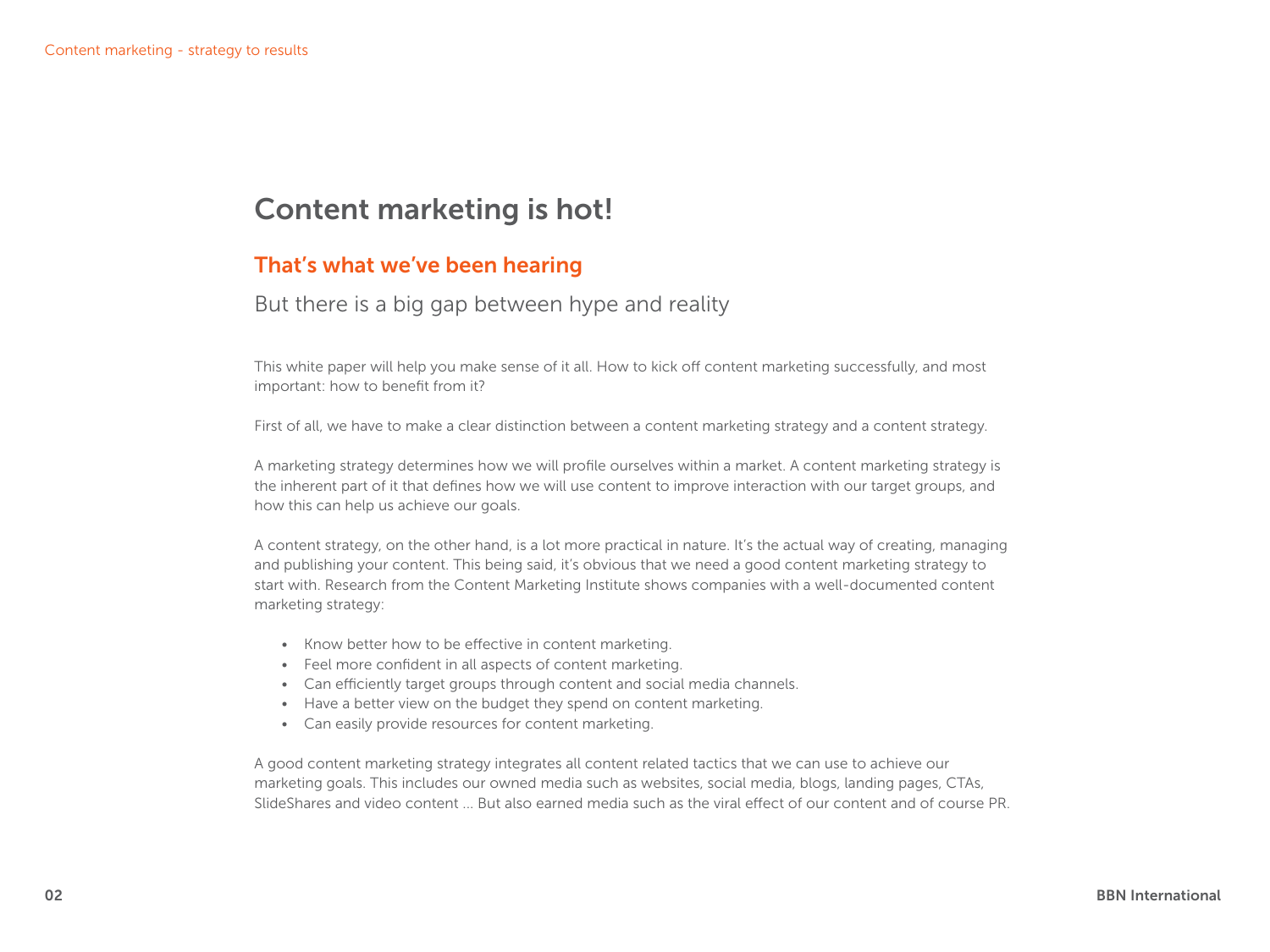### The role of PR in the content marketing strategy.

PR involves any activity, online or offline, designed to improve communication and build relationships with audiences that are important to your business.

Typically the following are included:

- Press contacts
- Blogger and community relations
- Media relations
- Crisis communications
- Internal communications
- Media training

Traditional PR uses clipping services in order to monitor publications and measure their ad equivalence. There is nothing wrong with this approach, but we believe that PR can do a lot more! For instance, it has an undeniable impact on range, website traffic, lead generation and customer loyalty. In other words, PR is one of the channels we will use to distribute and reinforce our content. The better we adjust all channels to one another and integrate them into our general strategy, the more chance we have of success.

### An integrated approach

Of course, each project is different and therefore it is difficult to create ready-to-use templates. However, this eight-step model can serve as a guide when taking your first steps creating a content marketing strategy.

- 1. Define your goals
- 2. Develop personas
- 3. Define the customer journey
- 4. Create a content hub and assemble a content team
- 5. Define a content strategy
- 6. Create a content calendar
- 7. Distribute your content
- 8. Measure, analyse and improve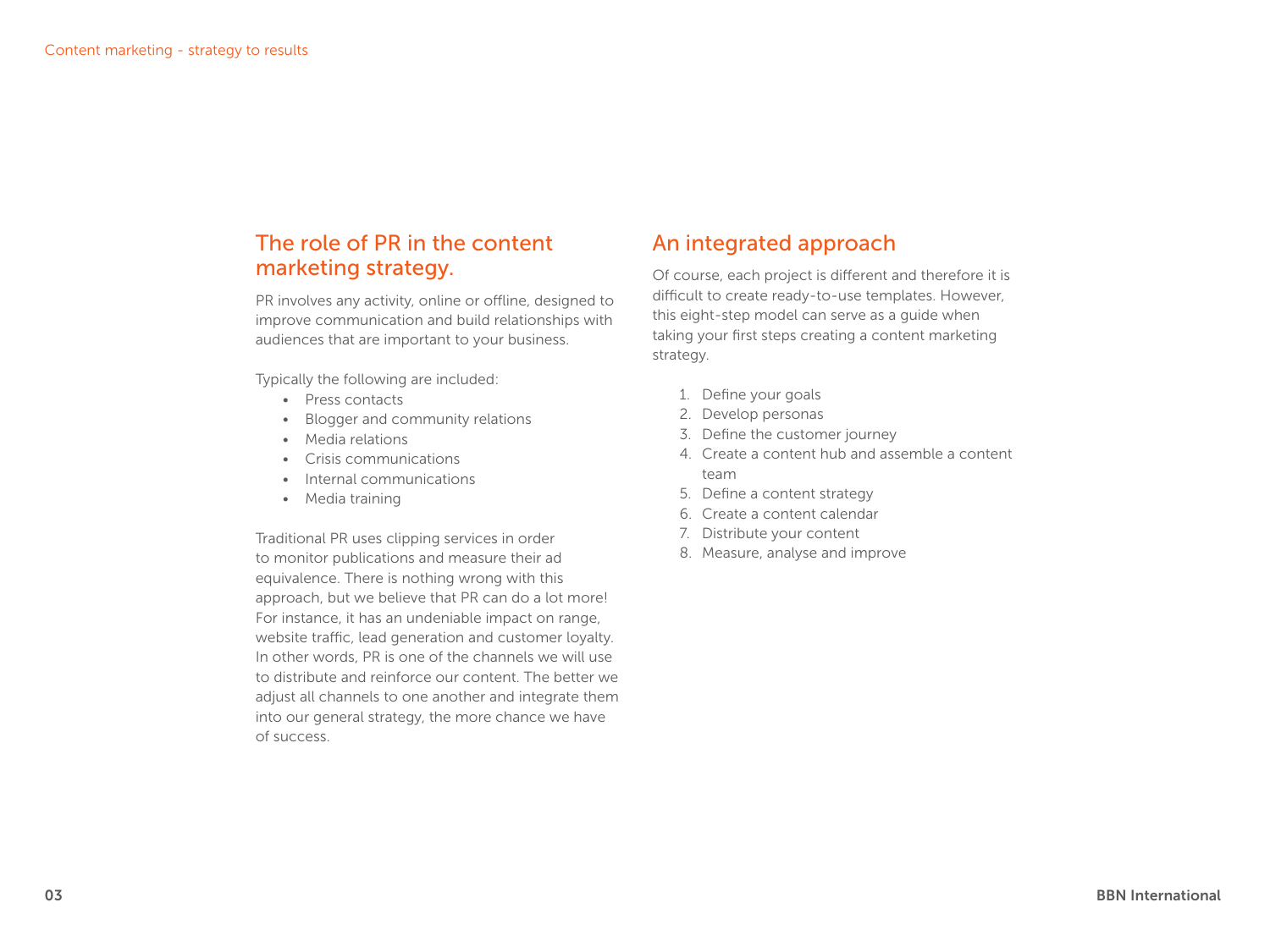# 1. Define your goals

### What do we want to achieve by using content marketing?

Unfortunately, this logical question is too often neglected. Yet it is crucial for the further development of your strategy and for the measurability of the execution. Some typical objectives are:

- Increase in brand awareness
- Lead generation
- Lead nurturing
- Customer retention / loyalty
- Thought leadership
- Sales (up-selling & cross-selling)
- Stimulation of engagement

It goes without saying that every goal requires a different approach with adapted channels and timings.

Although this does not mean that there can't be some overlap when working simultaneously towards multiple targets.

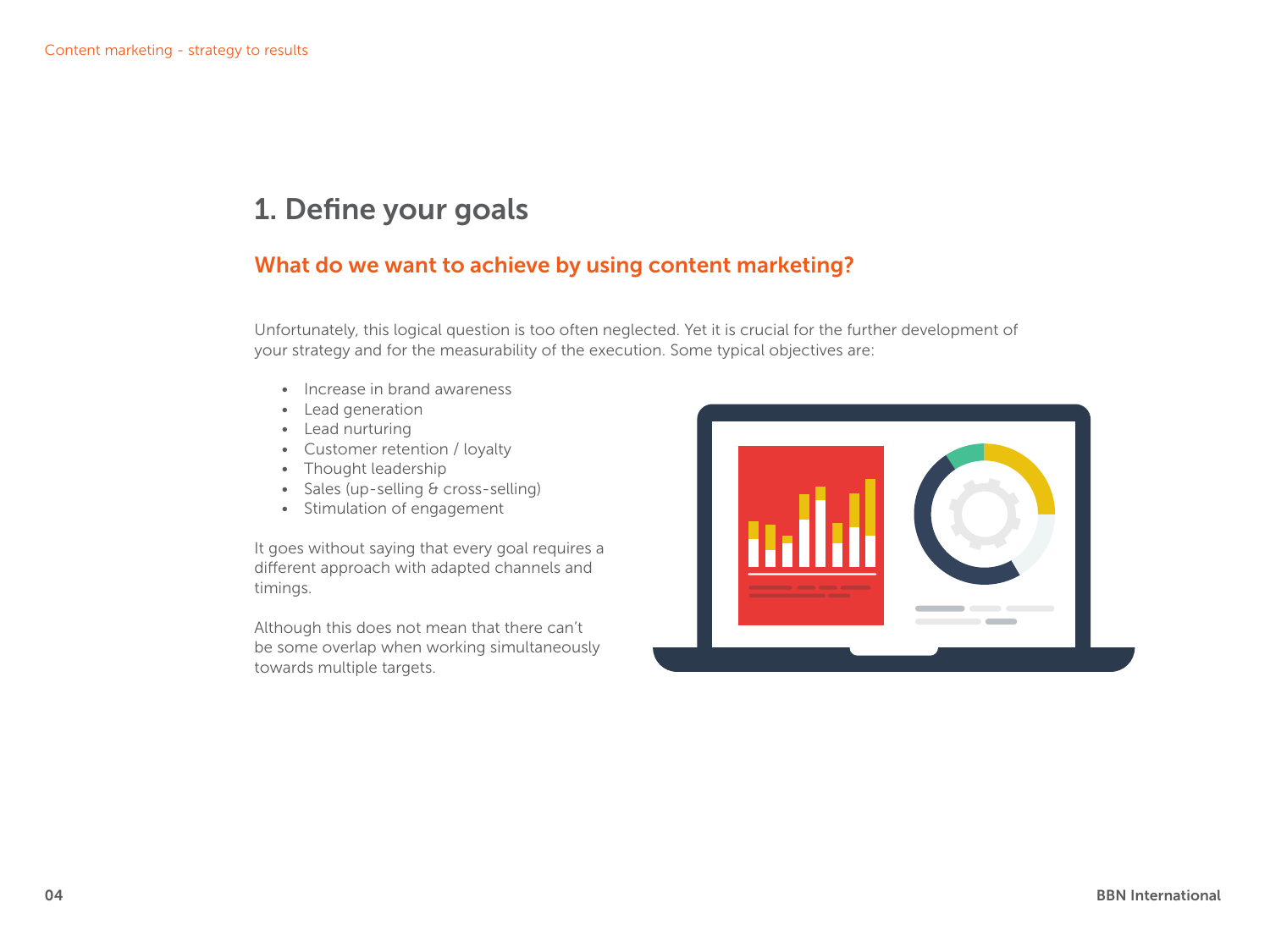# 2. Develop personas

### Really understanding who we are talking to

What are his or her needs? Why should he or she care about us? What do we have to offer?

By creating personas we can optimise and personalise our content, and significantly increase our chances of success.

#### Personas:

- A semi- fictional representation of your ideal customer.
- Based on real data and personal experiences.
- Where demographic characteristics, behavioural patterns, motivations and objectives are all combined.

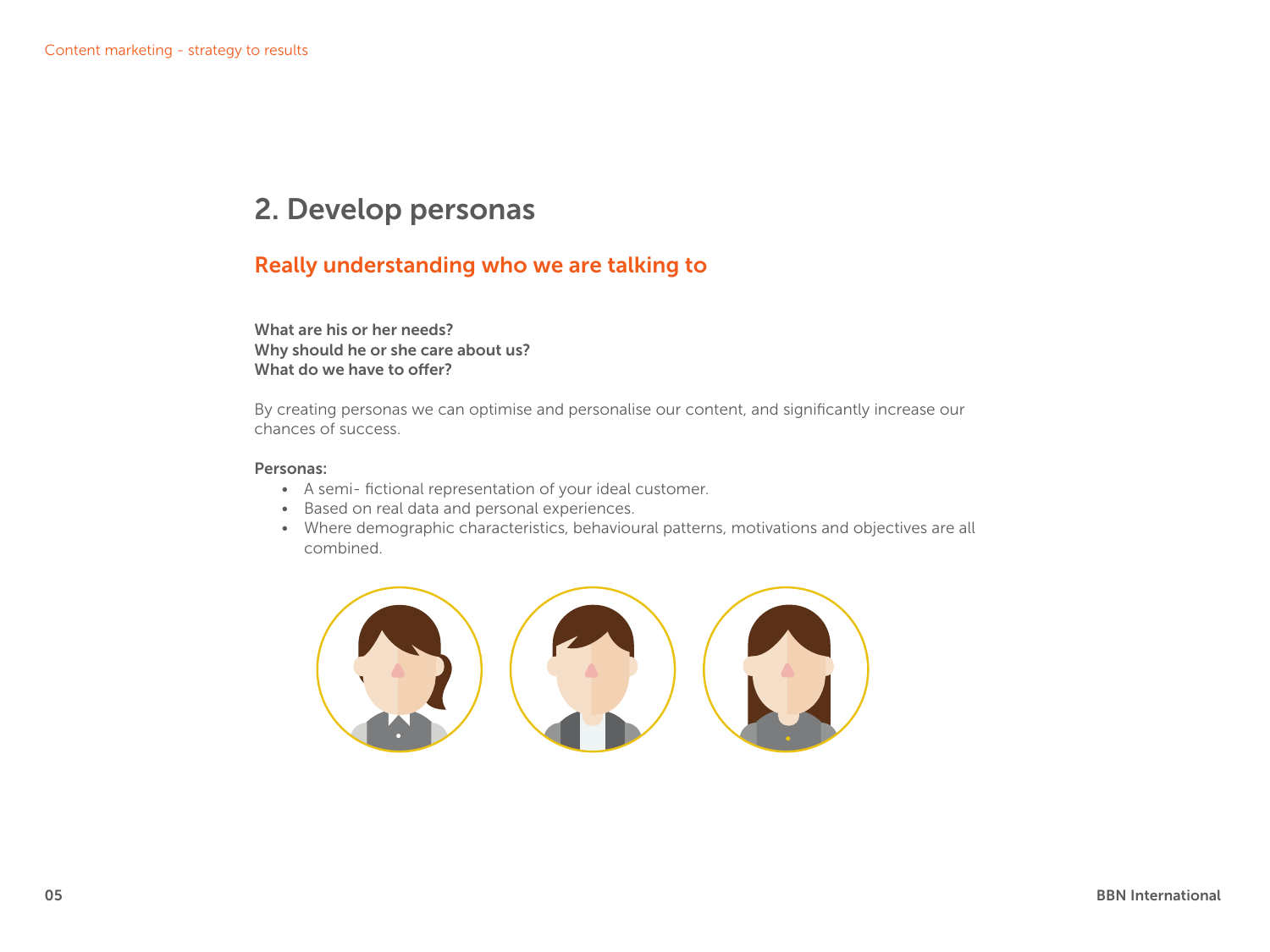# 3. Define the customer journey

#### What do we communicate? And where and when do we say it?

It mainly depends on the stage of the buying process or the buyer's journey the persona is in. In everyday life, we communicate differently with a stranger than with a neighbour, an acquaintance or a friend. The way we address one another, what we do or do not say, and what we are likely to accept from each other... It all depends on how familiar we are. Why should that be different in a business environment?

#### Awareness stage

- Analyst reports
- Research reports
- eBooks
- Articles
- White papers
- Educational content

The prospect is experiencing or pointing out a problem or opportunity.

#### Consideration stage

- Case studies
- Best practises
- Webcasts
- Podcasts
- Video content
- Comparative studies

The prospect has clearly identified the problem or opportunity.

#### Decision stage

- Sales comparisons
- Product comparisons
- Trial download
- Product information
- Conferences

The prospect chooses a strategy, method or approach to solve the problem.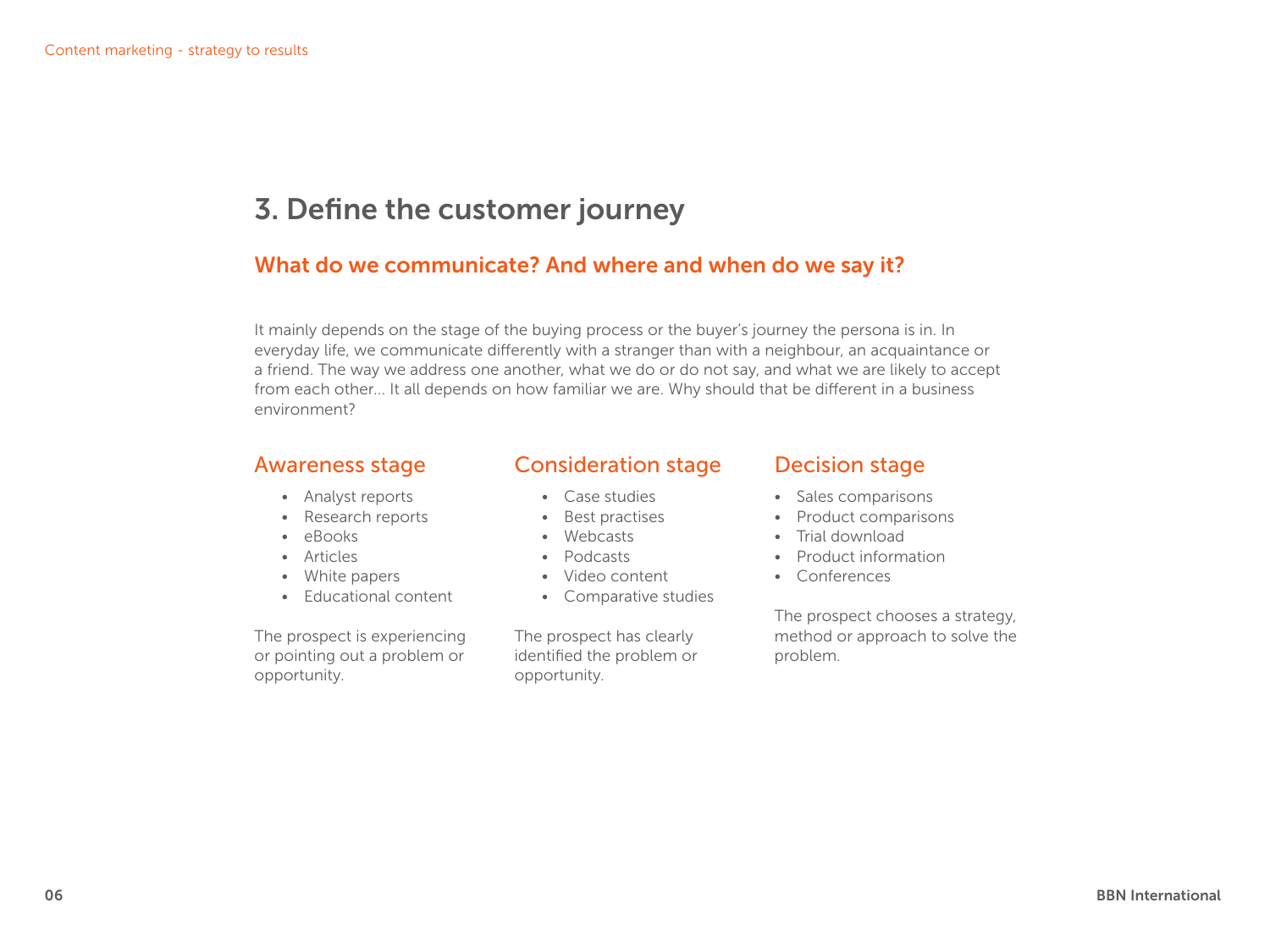# 4. Create a content hub and assemble a team

### The content needs to be well crafted and relevant for personas

Though most companies have created and gathered a lot of content over the years, they often find it hard to make this content attractive, relevant and interesting for everyone. That is, of course, because it wasn't created for everyone in the first place. Consciously or not, most content is created with a particular persona in mind, even if we hadn't defined that persona yet.

By adjusting your content to a particular persona, you make it much more personal and relevant. Sending the same message at the same time to everyone is terribly outdated in this context and looks a lot like old-fashioned advertising...

Tailor-made content, however, does not always mean we have to start from scratch. It is often a matter of rewriting and remodelling existing content into clear and digestible pieces for each persona. Therefore, it is crucial that we put together a dedicated team of specialists with the required knowledge, skills and authority to create customised content.

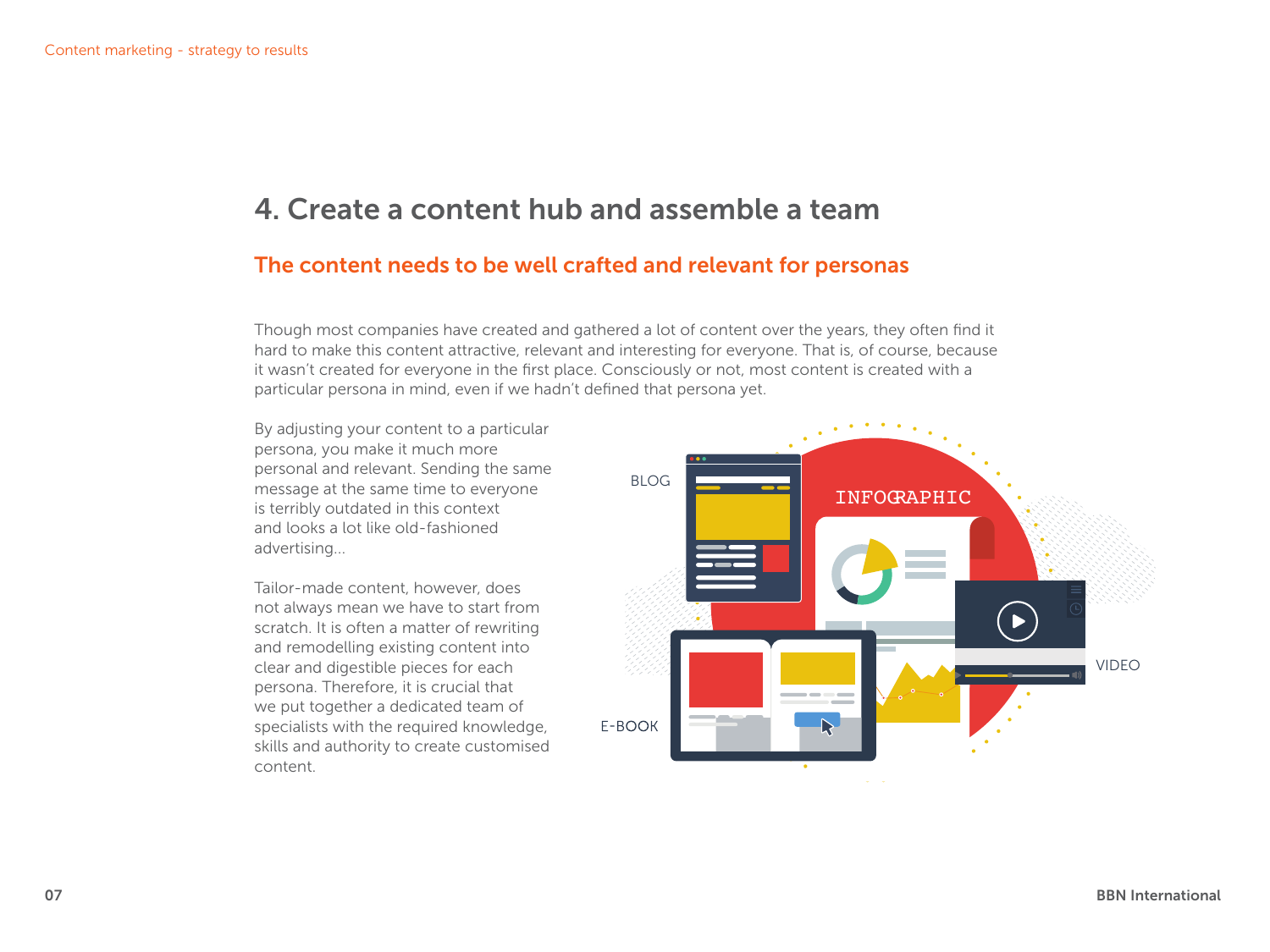# 5. Define a content strategy

### Mapping communication flows

Once we have defined our goals, created personas with customer journeys and put together our content team, we can really get started.

What content should be (re)created for whom and when and where are we going to distribute it?

By visualising the various communication flows, we can literally map out our strategy.

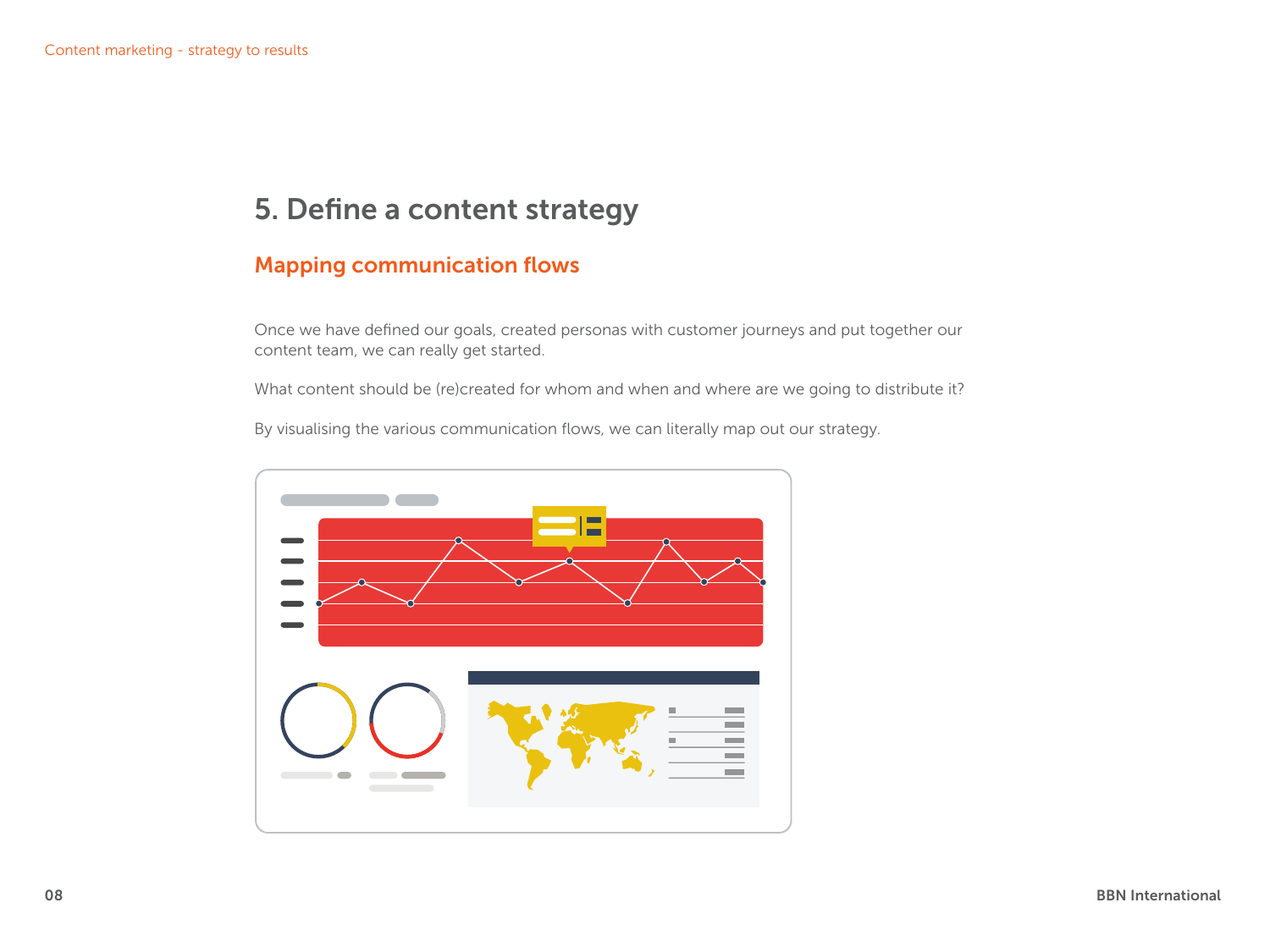# 6. Create a content calendar

### Timing is crucial for a successful content strategy

A detailed schedule ensures that all actions are planned and well-coordinated. It is recommended to share this calendar with everyone from sales and marketing, so outbound campaigns or other communication flows can be taken into account. As mentioned earlier, content marketing should be part of your marketing strategy.

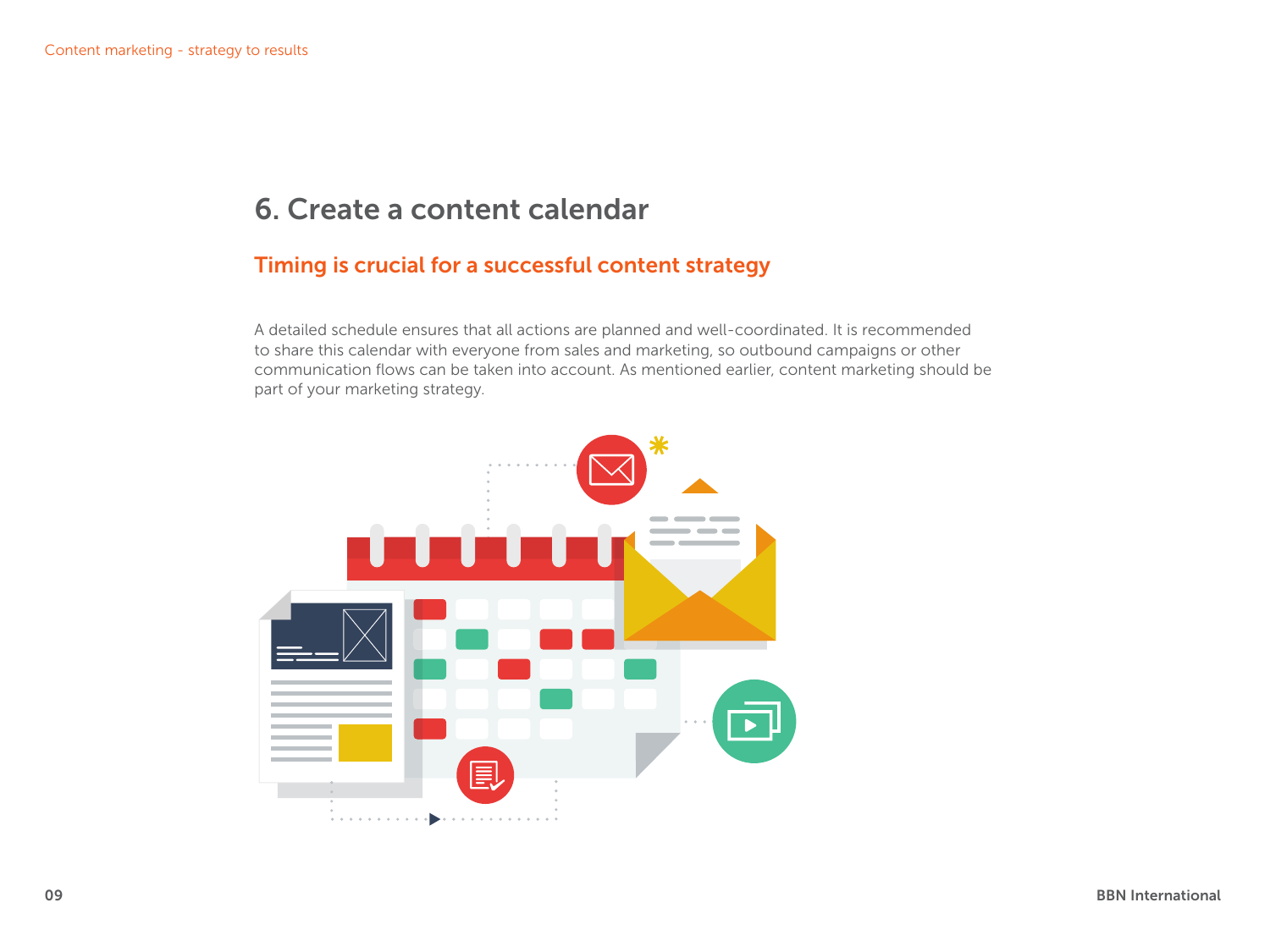# 7. Distribute your content

### Get your mix of channels right

As the range of available channels is increasing every year, you have to make choices. Don't struggle to be everywhere, but consider your personas and buyer's journey. Try to find a good mix of visual and textual channels and make sure that your content can be easily shared. The "virtual potential" of your content will strongly influence its distribution and will have a beneficial effect on your SEO.

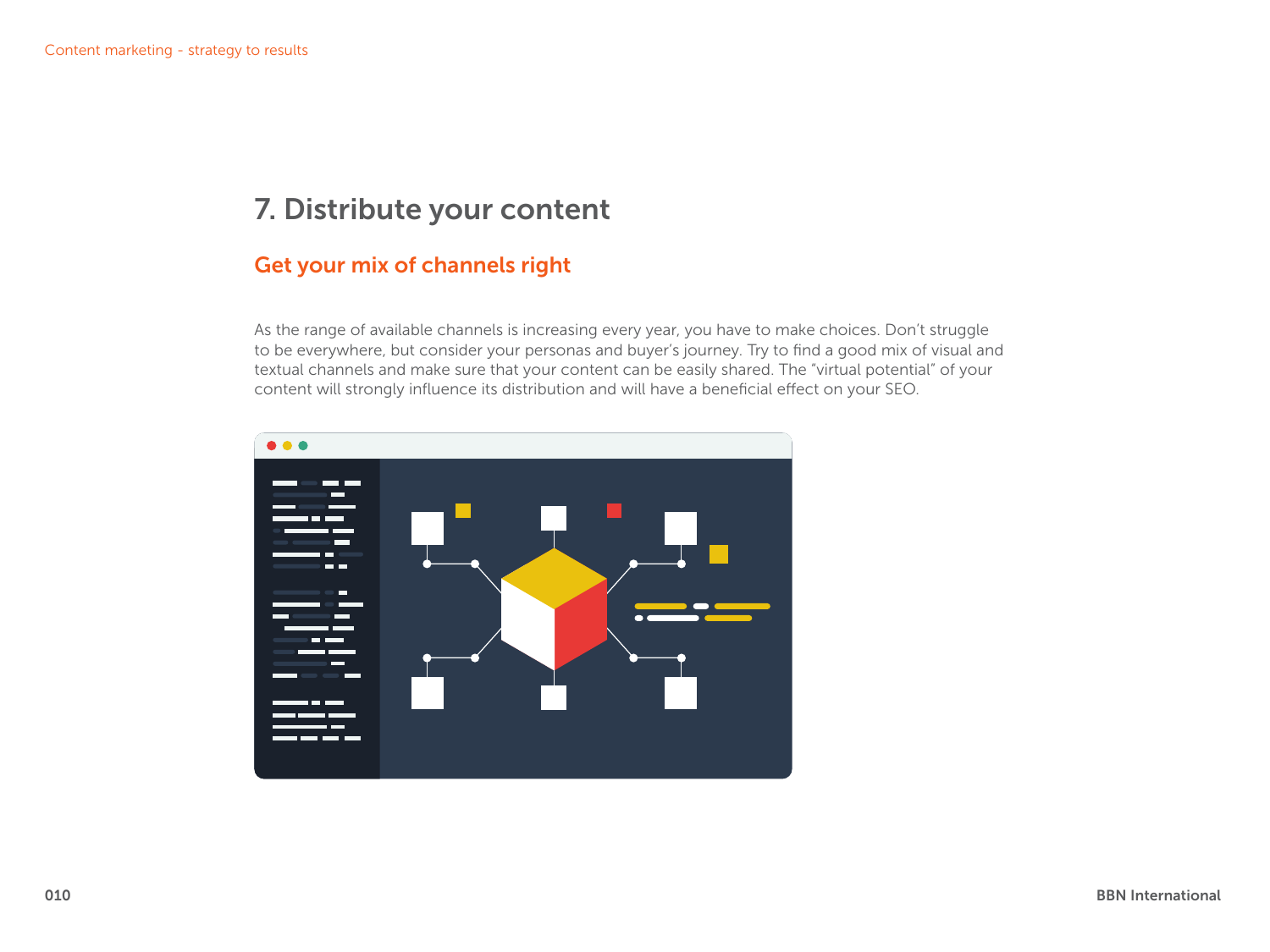# 8. Measure, analyse and improve

### If you don't measure, you can't improve

The main advantage of (digital) content is, of course, its measurability. Instead of vague assumptions or dubious estimations about the audience, you receive clear, precise data with KPIs you can determine yourself.

In that way, you can measure and know at all times which content, times and channels are the most effective. So you don't need to wait until your campaign is over (and your money runs out) to make adjustments. Obviously, good measurement instruments and clear reporting are a must. Also keep in mind that it requires the necessary software and manhours.

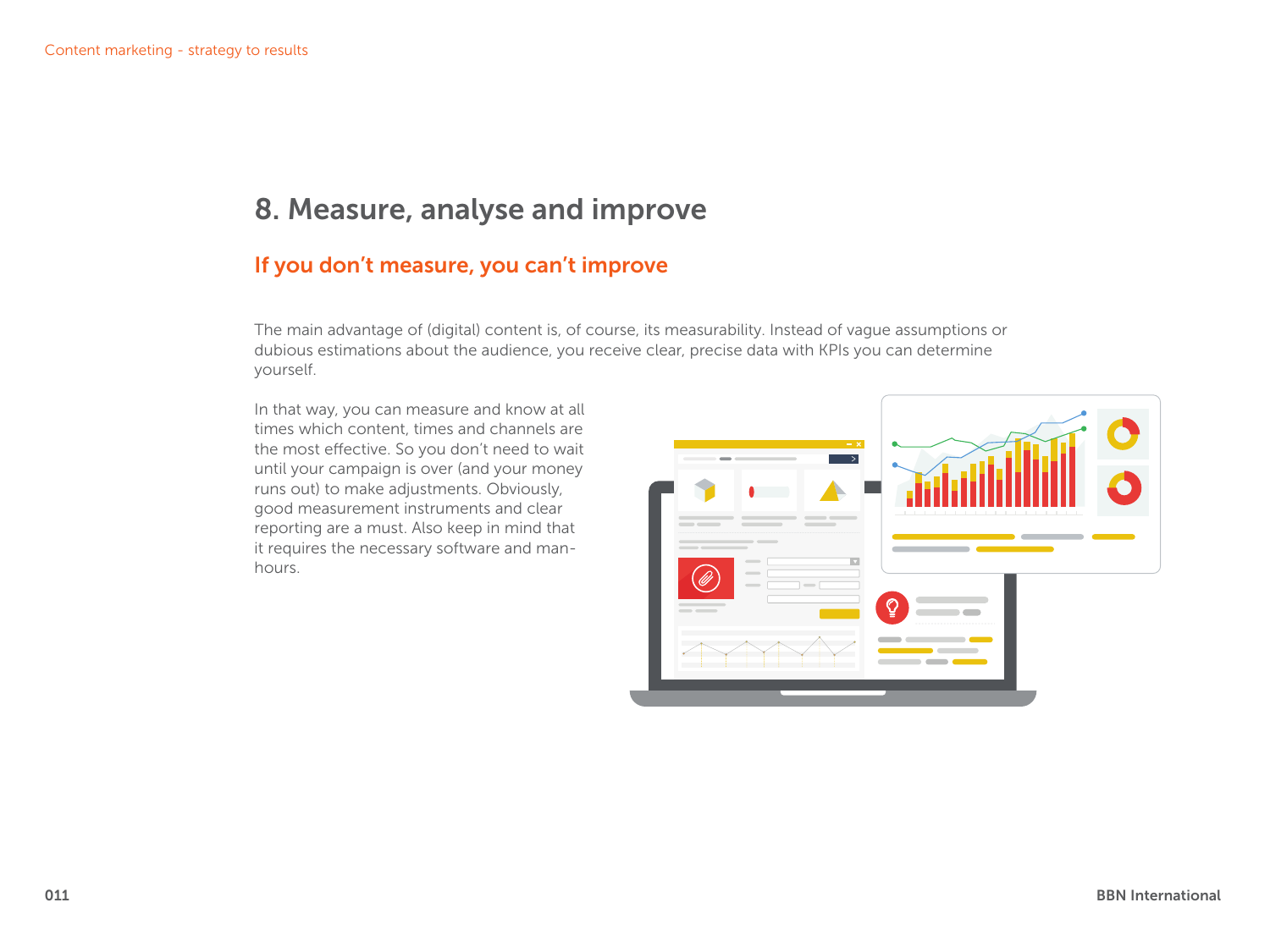### Why stop here?

Let's go back to step 1: defining your goals. Lead generation and nurturing can be an explicit goal, but it can also be an implicit part of your strategy. After all, content marketing is the basis of every inbound strategy and therefore perfect for collecting data and generating leads.

The next logical step is to convert these leads into customers, which can be facilitated by modern techniques, such as marketing automation. It would be a shame if the effort you put in creating good content was not rewarded with leads and satisfied colleagues from the sales department.

If you would like a copy of our free e-book on: Driving Marketing ROI with Marketing Automation. [Click here](http://bbn-international.com/lp/driving-marketin…eting-automation/ ‎)

### Customer experience: Down with the silos!

Most companies have different departments: sales, marketing, customer service, IT, finance... All these departments often operate like silos, independently, using other software platforms and communicating separately to the market. From their point of view it seems perfectly normal, but the customer knows only one brand or product. For him, it doesn't matter if he's approached by sales, marketing or customer services. Non-matching, overlapping or even conflicting information from the same company will be experienced as odd, disturbing or confusing.

Therefore, we are increasingly using a CX (customer experience) approach, transcending the marketing level. When mapping content from a CX approach, we will automatically tune and harmonise the content that is typical for marketing, sales and customer service. Furthermore, we will also reduce the silo thinking pattern and work towards shared goals using shared platforms. It goes without saying that this increases efficiency and results in a better ROI.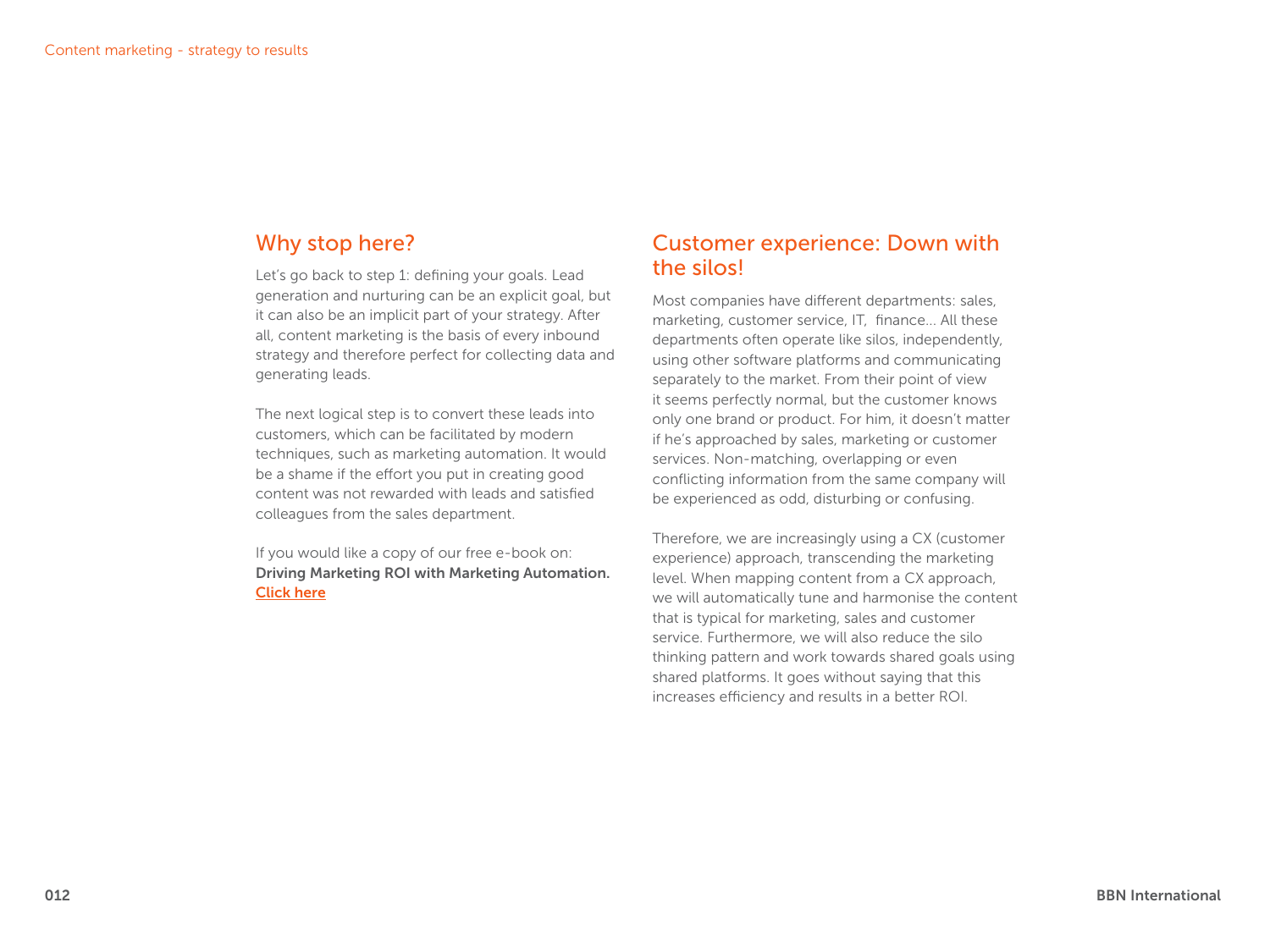### Talent is the key ingredient.

As mentioned before, this white paper is intended primarily as a guide. Nevertheless, every theoretical approach, no matter how accurate and detailed, is and remains subordinate to the quality of the execution. Every minute, more than 33 million messages, photos and videos are posted on social media. So it's important that your content really stands out. Make sure to adopt copywriters, bloggers, designers and creative talent in your team who can lift your content to a higher level.

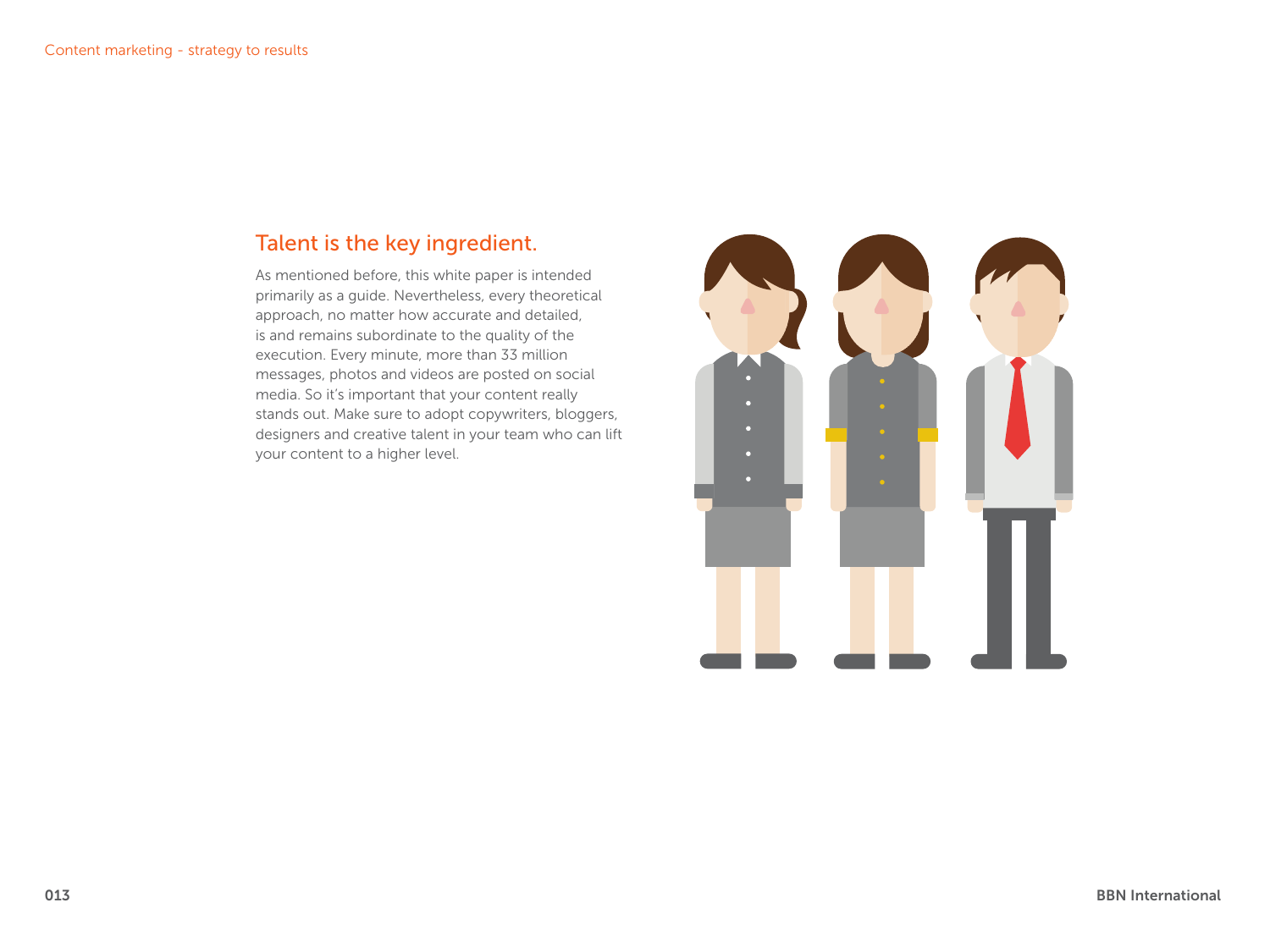# What is BBN?

### A network that behaves like one agency

#### It's a big world. Make it yours.

BBN has over 800 B2B specialists in 29 locations, working across 23 different B2B sectors. Across every country and every city, we share the same proprietary BBN tools and processes which results in real-time collaboration for global clients across every discipline from B2B marketing and advertising, to digital, media, research and PR.

The global presence of BBN is built upon independently strong local offices, each with experienced Owner-Managers. This drives the culture and ethos of BBN globally, helping us to deliver the award-winning B2B marketing and creativity that sets our agency apart.

Our vision is to be the number one B2B marketing communications organisation in the world, and we want agencies with the ambition and talent to share this distinction. This journey is already well on the way, and the hard facts already demonstrate a strong business case for prospective agencies.

Being part of BBN brings some immediate gains. With a gross annual income of €125m, as a BBN agency, this gives you serious credentials. But the organisational development opportunities are where businesses really win big. BBN agencies get access to wellproven tools, techniques and processes that help to win and keep major accounts, and a fit for purpose learning and development programme to train your staff in them. This successful model is strengthened by international support from BBN peers, enabling multicultural creativity that crosses borders and opens new markets. Our symbiotic methods have already won global clients like Dow Seeds, Schneider Electric and Pfizer.

Our B2B specialists can be called upon at any given time to work as integrated teams across borders